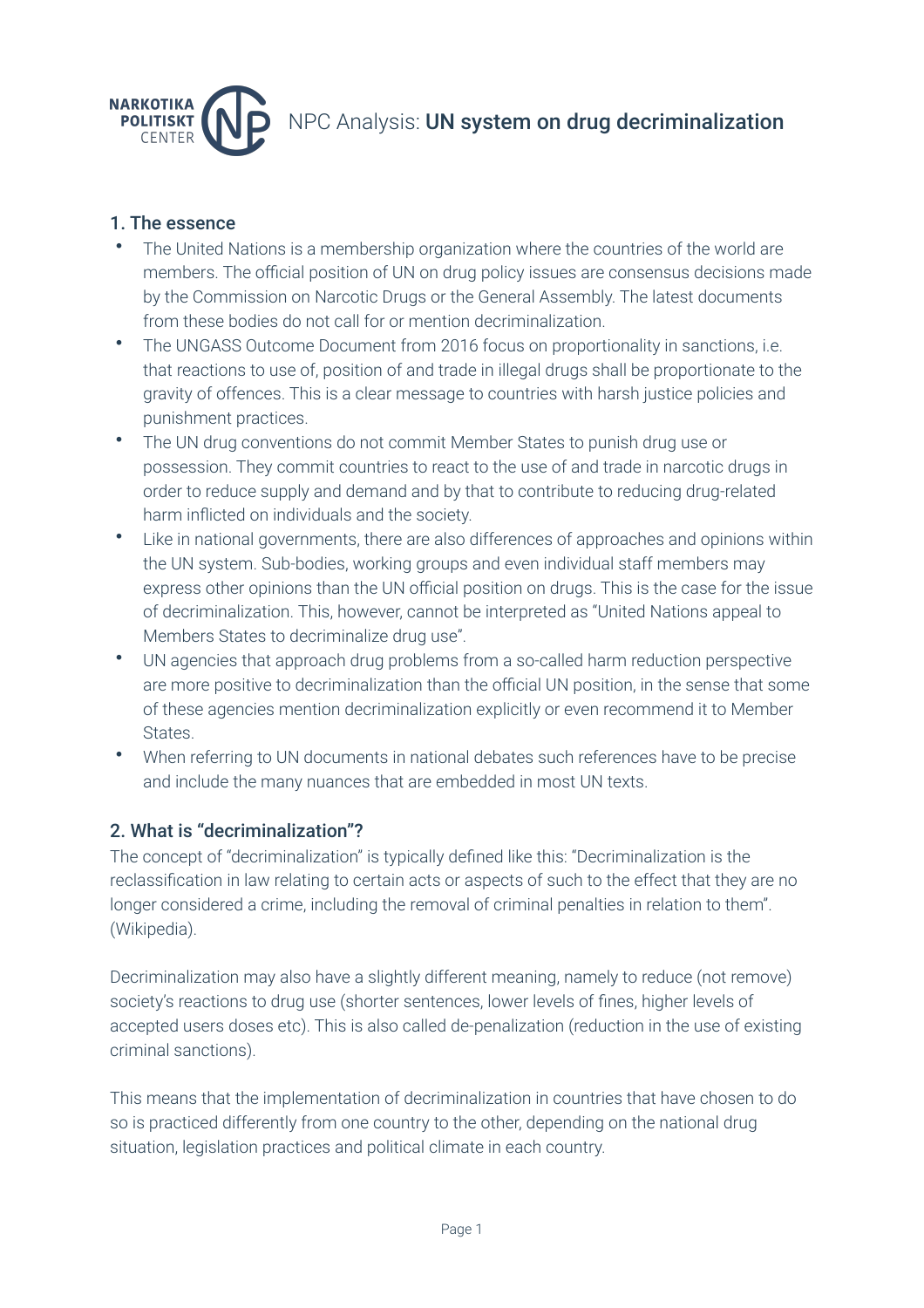# <span id="page-1-1"></span>3. What is The United Nations?

The United Nations is basically a member organization<sup>[1](#page-1-0)</sup>. The countries of the world are the members of UN, and the official positions of UN, strictly speaking, are documents and text that are approved by the 193 Member States in plenary, by consensus and in the body authorized to speak on behalf of UN on that particular issue.

The highest-ranking body of the UN is always the plenary sessions of the General Assembly. Like in many other organizations, the authority of the General Assembly is delegated to suborgans when the assembly is not in session. In the case of drug policy, the standing policymaking body of the UN is the Commission on Narcotic Drugs (CND), located in Vienna. The CND has 50 odd members serving on a rotation basis. These Member States have voting rights in the formal sessions of the CND, while in practice all Member States have the opportunity to take part in the deliberations of CND, both in the formal sessions and in the preparatory and informal meetings.

In all important policy issues, the CND functions on the basis of consensus among the Member States. This means that conclusions are most often compromises between Members States that may have very differing opinions on controversial issues.

Consequently, the official position of the United Nations in drug policy issues are plenary decisions in the Commission on Narcotic Drugs (or in the UN General Assembly).

#### 4. UN – a complex organisational set-up

All organizations, small or large, normally have a set-up of many sub-bodies, committees, working groups and persons who have been assigned specific tasks and authorities. This is also the case for the United Nations. The UN has a huge and very complex structure of subbodies, offices and officers spread all over the globe.

Like in any national or local government structure, all the UN bodies and persons are not streamlined. Even though the ideal is that organizations should be 100 per cent streamlined in the sense that everybody involved are speaking with the same tongue, this never happens. One reason for this is that sub-bodies and individuals may be working with the same issue from different perspectives, with staff with different technical and professional training and with different national and cultural backgrounds. Such differences can be found between different UN agencies, within each UN agency and even between sections or individual leaders in each of these agencies.

This must be kept in mind when trying to understand what the official UN positions are, in drug policies for instance. If you do cherry picking you will be able to find almost any position expressed by someone within the UN system. However, one cannot claim that "the UN has said this or that" without referring to whom said it and with which mandate.

<span id="page-1-0"></span>[www.un.org](http://www.un.org): The United Nations is an international organization founded in 1945. Currently made up of 193 [Member](https://www.un.org/en/about-us/member-states) [1](#page-1-1) [States,](https://www.un.org/en/about-us/member-states) the [UN and its work](https://www.un.org/en/our-work) are guided by the purposes and principles contained in its founding [Charter.](https://www.un.org/en/about-us/un-charter)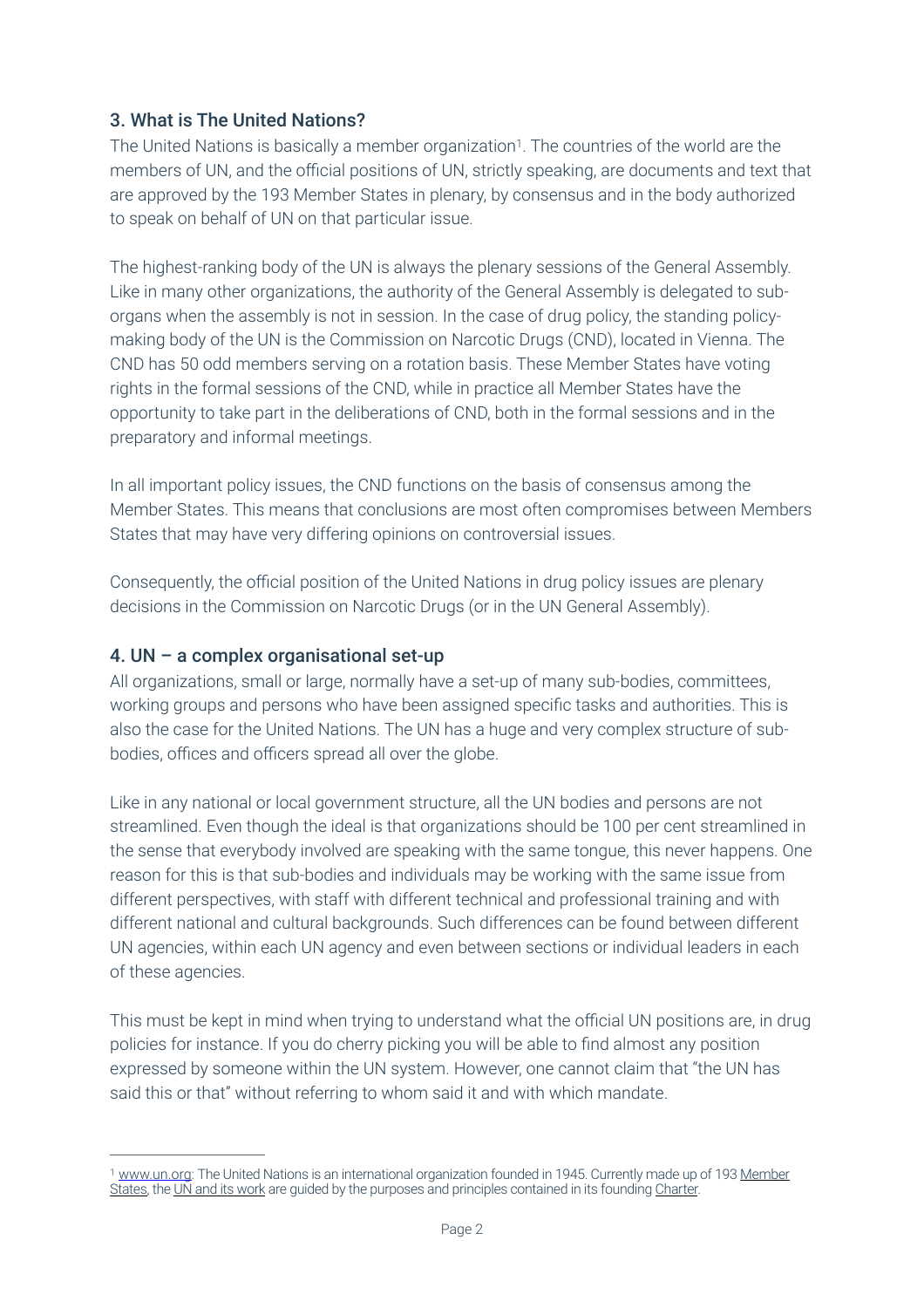# 5. The most authoritative UN documents on drug use

This section presents a selection of UN documents that are relevant to or address the issue of decriminalization. The list is not exhaustive.

#### 5.1 The UN drug conventions

The three global drug conventions are by far the most authoritative UN documents on drug issues. Since they are international conventions, they are not only documents adopted in UN meetings but also signed or ratified by the Member States after national decisions in the respective countries. The conventions are:

- The Single Convention on Narcotic Drugs of 1961, as amended by the 1972 Protocol;
- The Convention on Psychotropic Substances of 1971;
- The United Nations Convention against Illicit Traffic in Narcotic Drugs and Psychotropic Substances of 1988.

It has been clarified over the last years that the UN drug conventions do not require member states to punish drug users.

On the one hand, signatories to the drug conventions have committed themselves "to limit exclusively to medical and scientific purposes the production, manufacture, export, import, distribution of, trade in, use and possession of drugs". On the other hand, "when abusers of drugs have committed such offences, the Parties may provide, either as an alternative to conviction or punishment or in addition to conviction or punishment, that such abusers shall undergo measures of treatment, education, after-care, rehabilitation and social reintegration...".

In other words, if Member States find it appropriate, they may choose not to convict or punish drug use or possession and rather apply other types of responses to the use and possession of drugs.

#### 5.2 The UNGASS Outcome Document

<span id="page-2-2"></span>The UNGASS Outcome Document - *Our Joint Commitment To Effectively Addressing and Countering The World Drug Problem* – is the most comprehensive recent position document from the United Nations, adopted by the UN General Assembly in New York in [2](#page-2-0)016<sup>2</sup>.

#### 5.3 The 2019 Ministerial Declaration

In 2019 the Commission on Narcotic Drugs held a high-level meeting to sum up the last ten years of efforts to combat drug problems. The meeting concluded with a "Ministerial declaration on strengthening our actions at the national, regional and international levels to accelerate the implementation of our joint commitments to address and counter the world drug problem"<sup>[3](#page-2-1)</sup>.

<span id="page-2-3"></span>The 2019 declaration is basically a renewed commitment to the consensus reached in UNGASS three years earlier, so these two documents can be discussed as one.

<span id="page-2-0"></span><https://www.unodc.org/documents/postungass2016/outcome/V1603301-E.pdf> [2](#page-2-2)

<span id="page-2-1"></span><sup>&</sup>lt;sup>3</sup> [https://www.unodc.org/documents/commissions/CND/2019/Ministerial\\_Declaration.pdf](https://www.unodc.org/documents/commissions/CND/2019/Ministerial_Declaration.pdf)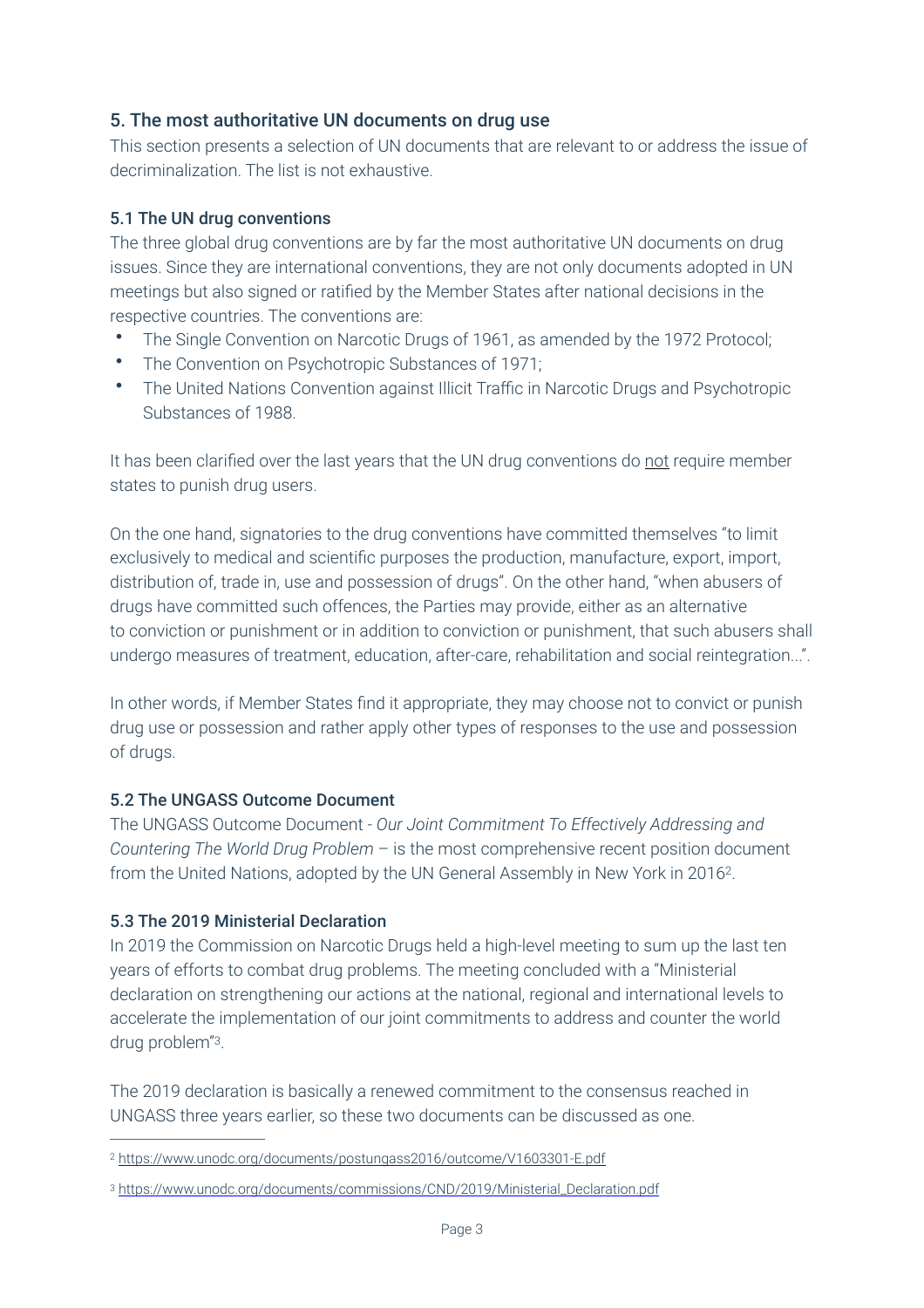These two most recent consensus documents on drugs do not mention nor call for decriminalization of drugs by the Member States. The concept of decriminalization is not mentioned at all as there is not a consensus among the members around this issue. The trend has rather been that a new consensus has been established around some other principles:

- the principle of proportionality in sanctions; i.e. a justice policy where the severity of penalties is proportionate to the gravity of offences;
- development of alternative or additional measures to conviction or punishment;
- drug problems should be understood and addressed with health assistance and social support systems rather than with  $-$  or in addition to  $-$  punishment.

From the outset of international drug policy after World War two, drug use was largely considered a security issue by many members states and, consequently, drug use was addressed mainly by police interventions and legal sanctions, in some countries also by armed forces. This was not the primary intention in the single convention text, as can be seen in the text above. Members states were free to use treatment, health care, rehabilitation etc. rather than punishment to combat drug problems.

# 6. Statements from other UN entities

#### 6.1 The International Narcotics Control Board

The International Narcotics Control Board (INCB) is "an independent, quasi-judicial expert body established by the Single Convention on Narcotic Drugs of 1961". The Board members are technical experts who serve in a personal capacity and not as government representatives. The mandate of the International Narcotics Control Board (INCB) under the international drug control treaties is to ensure, in cooperation with Governments, that adequate supplies of drugs are available for medical and scientific uses, to prevent the diversion of drugs from licit sources to illicit channels and to prevent illicit production, manufacture, distribution and trafficking (art. 9 of the 1961 Convention). … The Board also maintains a permanent dialogue with Governments to assist them in complying with their obligations under the international drug control treaties and, to that end, recommends, where appropriate, that technical or financial assistance be provided.

INCB publishes with regular intervals reports on how the international drug conventions are implemented by the Members States and arising challenges. One such document is the INCB Alert from 2019<sup>[4](#page-3-0)</sup>. (INCB Alert: E/INCB/2019/Alert.12) The document says this, among many other things:

- <span id="page-3-1"></span>• For minor drug-related offences including possession of small quantities of drugs for personal use committed by people who abuse drugs, the conventions do not oblige States to adopt punitive responses.
- State approaches to dealing with criminal behaviour committed by persons affected by drug use and addiction has become more differentiated in recent years… many States

<span id="page-3-0"></span>[https://www.incb.org/documents/News/Alerts/Alert12\\_on\\_Convention\\_Implementation\\_June\\_2019.pdf](https://www.incb.org/documents/News/Alerts/Alert12_on_Convention_Implementation_June_2019.pdf) [4](#page-3-1)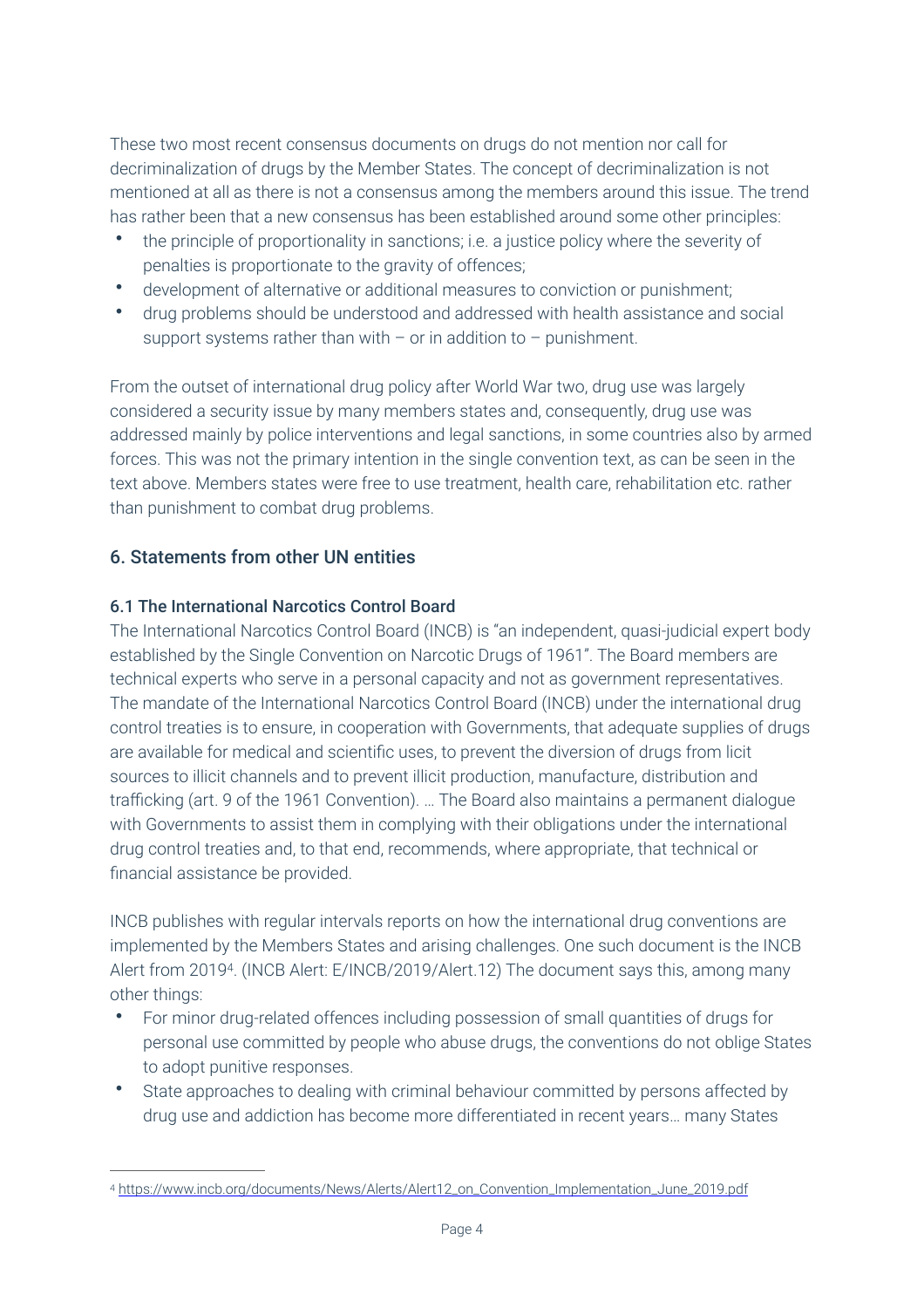have come to recognize drug use and dependency as a public health concern requiring responses that are health-centred and less reliant on punitive sanctions.

- In such cases, the three conventions provide the possibility for alternatives to conviction or punishment through treatment, education, aftercare, rehabilitation and social reintegration.
- Alternative reactions are, in many cases, more productive, more humane and more proportionate than punitive sanctions. It must be remembered that this most of all addresses policies in countries with harsh judicial systems.
- Although many Members States have increasingly been using alternative reactions, such measures are still underutilized.

## 6.2 Chief Executives Board for Coordination (CEB)

The UN System Chief Executives Board for Coordination (CEB) is the main instrument for coordination between 31 UN agencies – including the UNODC; the United Nations Office on Drugs and Crime. CEB meets twice a year, is composed of the top leaders of the UN agencies and is chaired by the UN Secretary-General. In other words, the CEB is an administrative organ, not a policy-making body. It shall basically coordinate positions taken by the Members States in the various UN agencies.

CEB's main responsibility is to serve as an internal coordination mechanism that provides highlevel system-wide strategic guidance, promotes coherent leadership, shared vision, and enhanced cooperation, and considers forward-looking solutions in response to mandates stemming from the governing bodies of its member organizations.

<span id="page-4-1"></span>The Chief Executives Board for Coordination (CED) adopted in 2018 a document titled "United Nations system common position supporting the implementation of the international drug control policy through effective inter-agency collaboration"<sup>[5](#page-4-0)</sup>. (CEB/2018/2). One chapter addresses drug policy, and this text is often referred to as "the UN ask Member States to decriminalize drug use". That is stretching it too far (see the paragraphs below).

Conclusion 20 of the document reads: "In closing, the Secretary-General underscored that the common position was not aimed at prescribing policies on drugs, but served as a useful internal tool for the United Nations system to speak with one voice and pursue coherent and coordinated efforts to address the drug problem".

The formulation that is often quoted in national debates, and often in isolation, is this: Member States should "promote alternatives to conviction and punishment in appropriate cases, including the decriminalization of drug possession for personal use". The essence of this is that the CED calls for more humane and less harsh treatment of drug users, a call which is highly relevant in many countries that practice inhumane legislation and law enforcement. The document says that drug decriminalization can be one option for Member States, but not the only option, and decriminalization is an option only if the individual Member States find it appropriate.

<span id="page-4-0"></span>[https://unsceb.org/sites/default/files/imported\\_files/CEB-2018-2-SoD.pdf](https://unsceb.org/sites/default/files/imported_files/CEB-2018-2-SoD.pdf) [5](#page-4-1)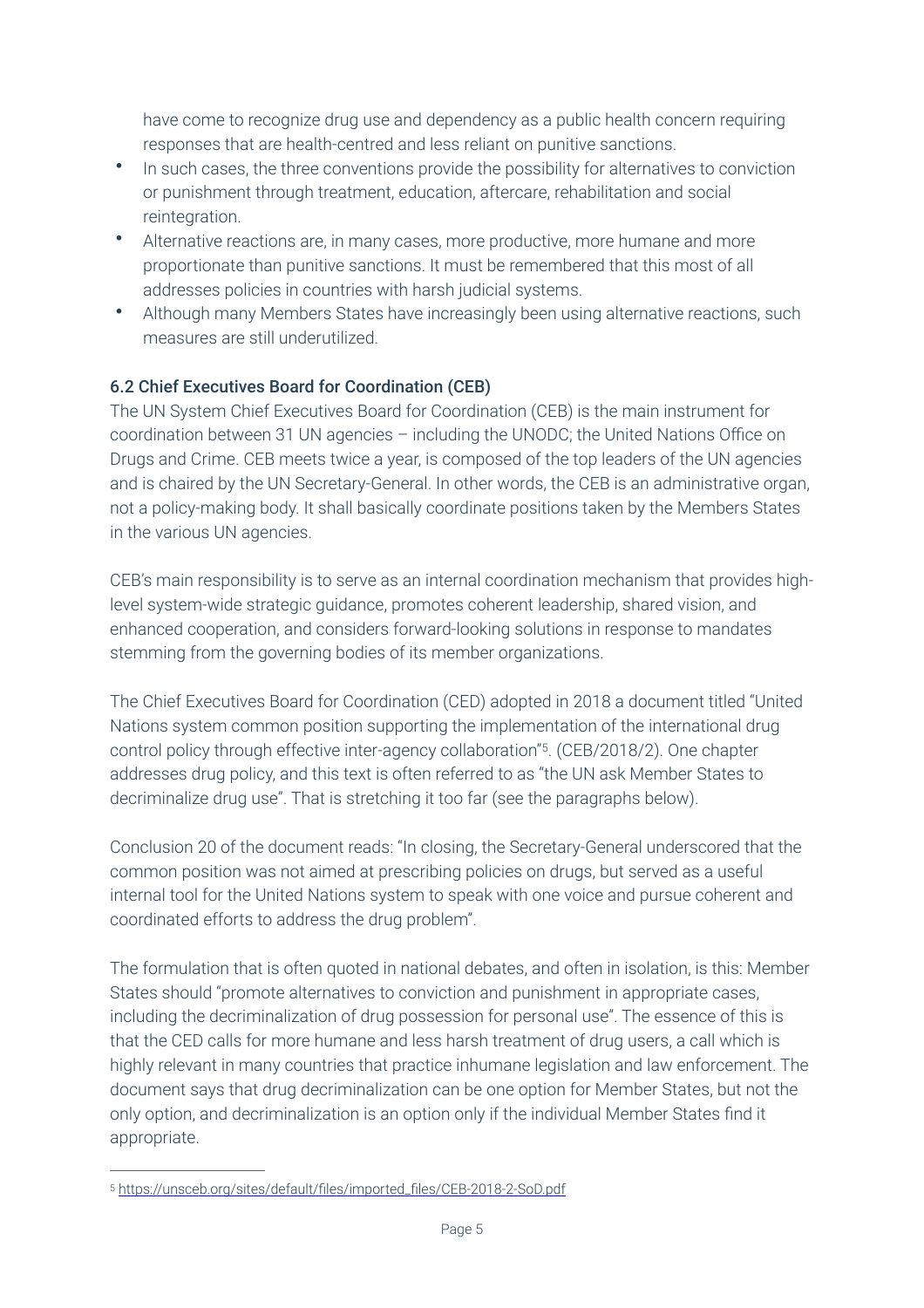Using terms like "in appropriate cases", "if appropriate" etc. is common in UN language, as the UN has no mandate to dictate national policies in Member States. The UN can only list alternatives and leave it up to national governments to decide. This is different if a position is part of international binding treaties and conventions (like the UN drug conventions or the Convention on the Rights of the Child).

In most of the essential drug policy documents from the UN system the principle of taking a "comprehensive, balanced, integrated, evidence-based, human rights-based, developmentoriented and sustainable approach" is repeated time and time again. However, the challenge of striking the right balance between various types of interventions is left to the individual Member States as the balance has to be based on local realities. Some countries will need more of this, others will need more of that.

Other relevant statements from this document are, among others:

"Acknowledge that the conventions allow for sufficient flexibility for countries to design and implement national drug policies according to their priorities and needs, consistent with the principle of common and shared responsibility and applicable international law"; "To support the development and implementation of policies that put people, health and human rights at the centre, by providing a scientific evidence-based, available, accessible and affordable recovery-oriented continuum of care based upon prevention, treatment and support, and to promote a rebalancing of drug policies and interventions towards public health approaches".

## 6.3 "HIV and young people who inject drugs"

<span id="page-5-1"></span>This is a document from 2015 published by around ten UN agencies, including WHO and UNODC<sup>6</sup>[.](#page-5-0) It is a technical brief on how one can improve the situation of young people who inject drugs with particular focus on populations at higher risk of HIV, including people who sell sex, men who have sex with men and transgendered people. One of the paragraphs addresses criminalization of drug use and reads:

"Laws criminalizing use or possession of drugs or of injecting equipment can deter people from seeking services because of their fear of arrest and prosecution. These laws may deter harm-reduction service-providers from offering assistance including because of concerns about their own legal liability. Criminalization of drug use also reduces the future employment prospects of those who have been convicted and can lead to financial instability".

The document uses the terms "can" and "may", probably because very many drug users seek health assistance, and many service providers offer a wide range of harm reductions services, in spite of the fact that drug use is illegal.

<span id="page-5-0"></span>[<sup>6</sup>](#page-5-1) <https://www.who.int/publications/i/item/WHO-HIV-2015.10-eng>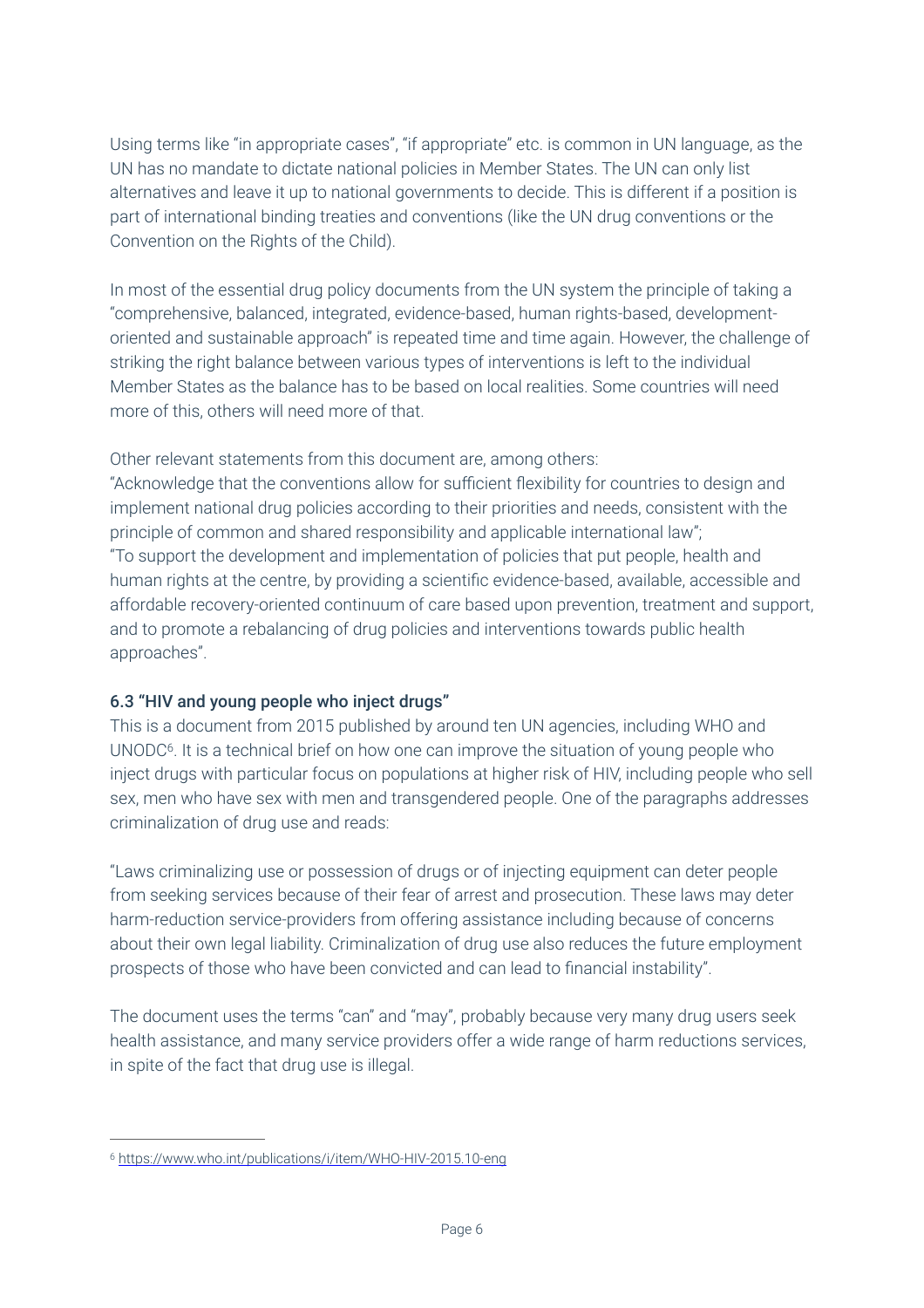In too many countries health services to drug dependents are poor or largely non-existent. In such cases decriminalization of drug use will not influence the number of drug users who get help with their addictions. It should also be taken into account that many drug users are not motivated to or willing to seek health assistance, whether drug use is criminalized or not.

## 6.4 The UN High Commissioner for Human Rights (UNHCR)

The Commissioner presented in 2017 a report to the Human Rights Council with the title "Study on the impact of the world drug problem on the enjoyment of human rights" (A/HRC/ 30/65). The study focused on "on the impact of the world drug problem on the enjoyment of human rights, and recommendations on respect for and the protection and promotion of human rights in the context of the world drug problem, with particular consideration for the needs of persons affected and persons in vulnerable situations".

The report discusses a wide range of human rights issues, like access to treatment, health care in prisons, essential medicines, arbitrary arrest and detention, torture, death penalties and rights of indigenous people, to mention a few of the headlines.

The conclusions most of all address the situation in countries practicing harsh and inhumane justice policies. One of the conclusions has a broader target group: "Taking into account the severe impact that a conviction for a drug-related offence can have on a person's life, consideration should be given to alternatives to the prosecution and imprisonment of persons for minor, non-violent drug-related offences. Reforms aimed at reducing overincarceration should take into account such alternatives".

The report also calls for reform of policies "to address the disparate impact of drug policies on ethnic minorities and women" and that "Children should not be subjected to criminal prosecution, but responses should focus on health education, treatment, including harm reduction programmes, and social reintegration".

# 6.5 Joint United Nations statement on ending discrimination in health care settings

<span id="page-6-1"></span>This documen[t](#page-6-0)<sup>[7](#page-6-0)</sup> is signed by twelve UN entities concerned with discrimination in health care settings towards some of the most marginalized and stigmatized populations. It says that discrimination in health care settings takes many forms and is often manifested when an individual or group is denied access to health care services that are otherwise available to others. It can also occur through denial of services that are only needed by certain groups, such as women.

The signatories call upon all stakeholders to join forces in committing to targeted, coordinated, time-bound, multisectoral actions in a number of areas. One of their recommendations is:

"Reviewing and repealing punitive laws that have been proven to have negative health outcomes and that counter established public health evidence. These include laws that criminalize or otherwise prohibit gender expression, same sex conduct, adultery and other

<span id="page-6-0"></span><https://www.who.int/gender-equity-rights/knowledge/ending-discrimination-healthcare-settings.pdf> [7](#page-6-1)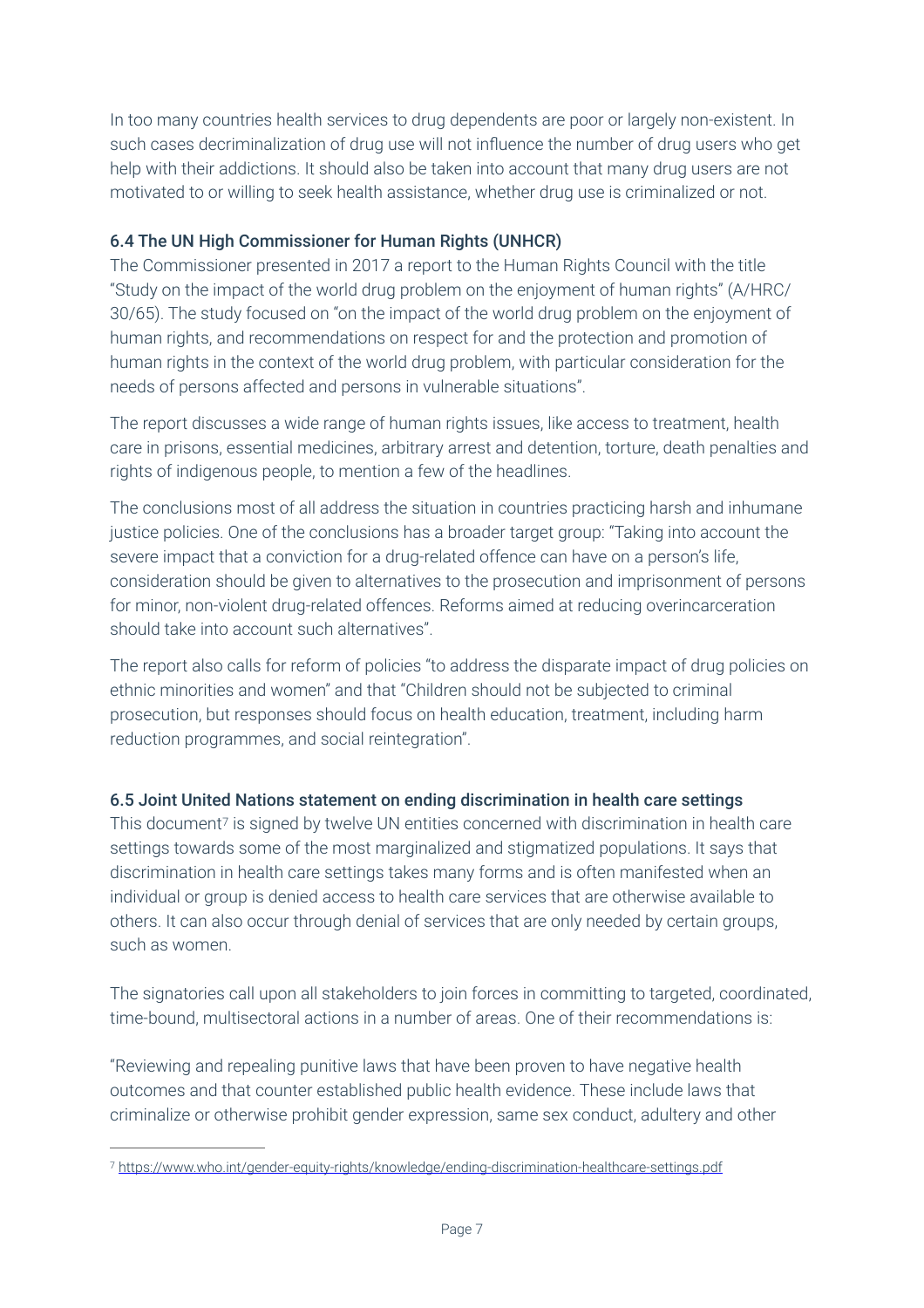sexual behaviours between consenting adults; adult consensual sex work; drug use or possession of drugs for personal use; sexual and reproductive health care services, including information; and overly broad criminalization of HIV non-disclosure, exposure or transmission."

This recommendation has to be interpreted with each specific national situation as backdrop. The document addresses situations where a country's laws and implementation of the laws prevents drug users from getting health care services. Consequently, national authorities have to analyze if this is a real problem in their country – or if there are many other reasons for drug users not getting access to health services.

#### 6.6 A Public Health and Rights Approach to Drugs

<span id="page-7-1"></span>Prior to the UNGASS meeting in New York in 2016, UNAIDS published a report titled "A Public Health and Rights Approach to Drugs["](#page-7-0)<sup>8</sup> (UNAIDS / JC2803E). Quotes from the report:

"There is irrefutable evidence that new HIV infections drop sharply when people who inject drugs have access to harm reduction and other public health programmes. Property crimes are reduced, public security is increased and there are improved health outcomes for people who inject drugs. Alternatives to criminalization and incarceration facilitate access to health services and enable drug use to be treated as a health condition rather than as a crime".

"Commit to treating people who use drugs with support and care, rather than punishment. UNAIDS believes that this objective can only be achieved by implementing alternatives to criminalization, such as decriminalization and stopping incarceration of people for consumption and possession of drugs for personal use".

"Adapt and reform laws to ensure that people who use drugs do not face punitive sanctions for the use of drugs or possession of drugs for personal use. Countries should consider taking a range of measures including alternatives to criminalization, incarceration, penalization and other penalties solely based on drug use or possession of drugs for personal use. These measures include decriminalization, steps to reduce incarceration or removal of administrative penalties and de-penalization".

This document calls for harm reduction services to drug users and the development of alternative sanctions to arrests and incarcerations. Decriminalization is one option for governments, or reductions in incarceration rates, or less severe penalties – all depending on the national situation and needs.

## 6.7 Development Dimensions of Drug Policy (UNDP)

United Nations Development Programme published in June 2019 a report that focuses on development dimensions of drug policy9. It is described as a discussion paper that reviews some of the ways that countries continue to use the flexibility available in the drug conventions

<span id="page-7-0"></span>[https://www.unaids.org/sites/default/files/media\\_asset/JC2803\\_drugs\\_en.pdf](https://www.unaids.org/sites/default/files/media_asset/JC2803_drugs_en.pdf) [8](#page-7-1)

<sup>9</sup> Development Dimensions of Drug Policy <https://www.undp.org/publications/development-dimensions-drug-policy>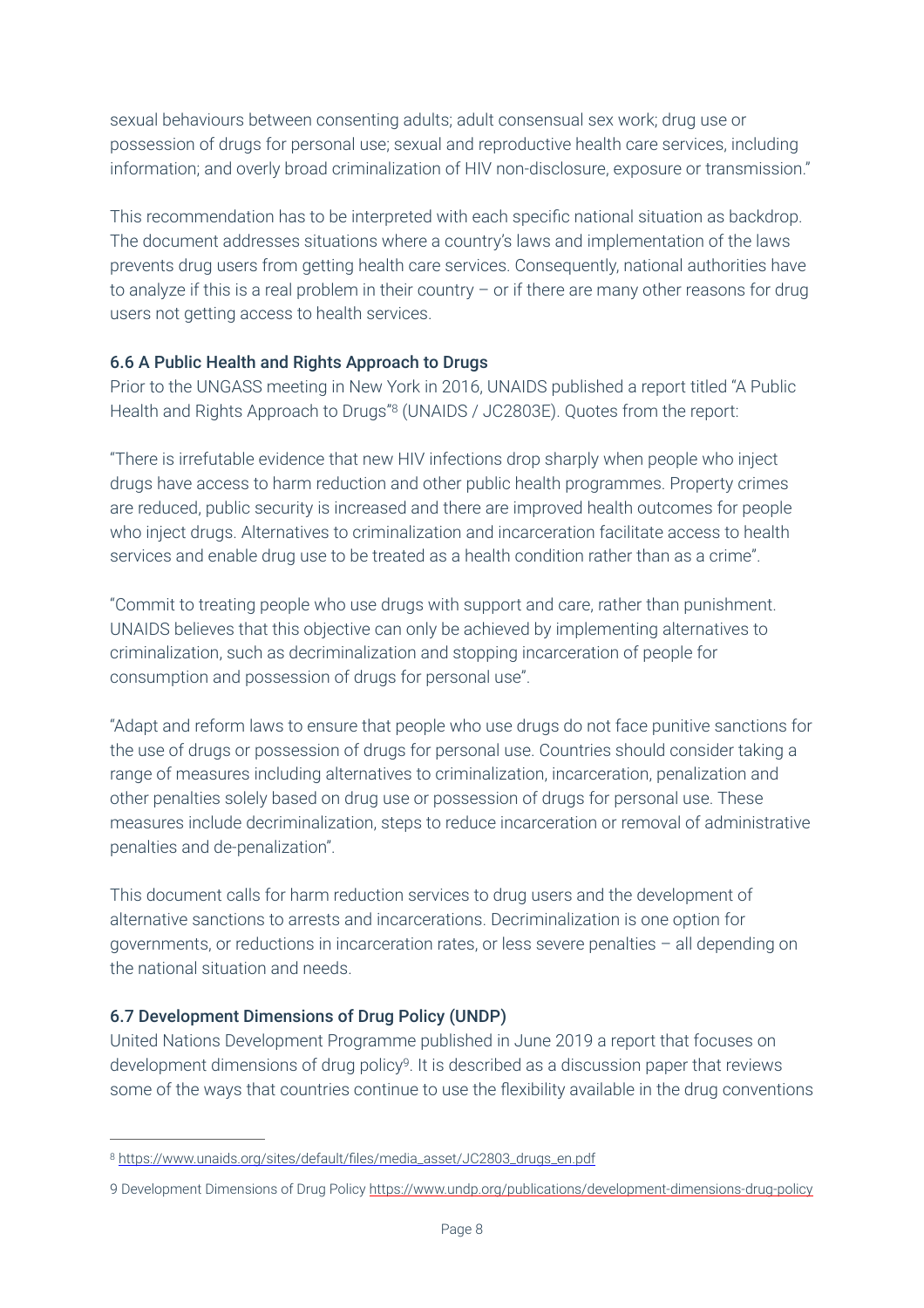to promote inclusive development, human rights, public health, and evidence-informed approaches.

Under the heading "Alternatives to arrest and incarceration for low-level drug offences" the report focuses among others on decriminalization of use and possession of drugs for personal, non-medical, non-scientific use. The text represents nothing new compared to the documents presented above in this paper.

It starts by referring to the fact that the UN drug conventions permit the decriminalization of illegal drugs and then lists some UN documents that have mentioned decriminalization, eg. The United Nations system common position from 2018 that calls for promotion of alternatives to conviction and punishment in appropriate cases (See section 6.2 above).

The next sections of the discussion paper have a useful presentation of countries that one way or the other have taken steps towards decriminalization.

# 7. Final comments

The United Nations system offers excellent opportunities for sharing experiences and learning lessons from other countries. Recommendations from UN agencies as well as more informal inputs collected from other countries through debates in the UN system can add value to the national drug policy debate in all Member States.

At the same time, the following concerns should be taken into account when "playing the UN card" in national debates:

UN recommendations are *per definition* general and normally not country-specific in character. Such recommendations always have to be customized to the national and local situation in each country. Circumstances on the ground may vary greatly from one country to the other, even between regions within each country, and such local circumstances have to be the foundation for the design of policies.

Secondly, when referring to UN documents in national debates such references have to be precise and include the many nuances that are embedded in most UN texts. Nuanced language is a part of the toolbox in international diplomacy and necessary for being able to reach consensus in difficult negotiations. Such nuances can for instance be the two words "as appropriate" or a remark in the preambular of a document where it says something like "with due respect for cultural, political or religious differences". This means that a UN recommendation can be relevant or acceptable in some countries but not in others and that it is up to the Members States individually to decide their national policies.

Many UN documents, in particular those published by sub-agencies, may focus on one specific aspect of a broader problem. One such example is documents that address HIV, drug injections and needle sharing. Recommendations in such documents may be relevant for